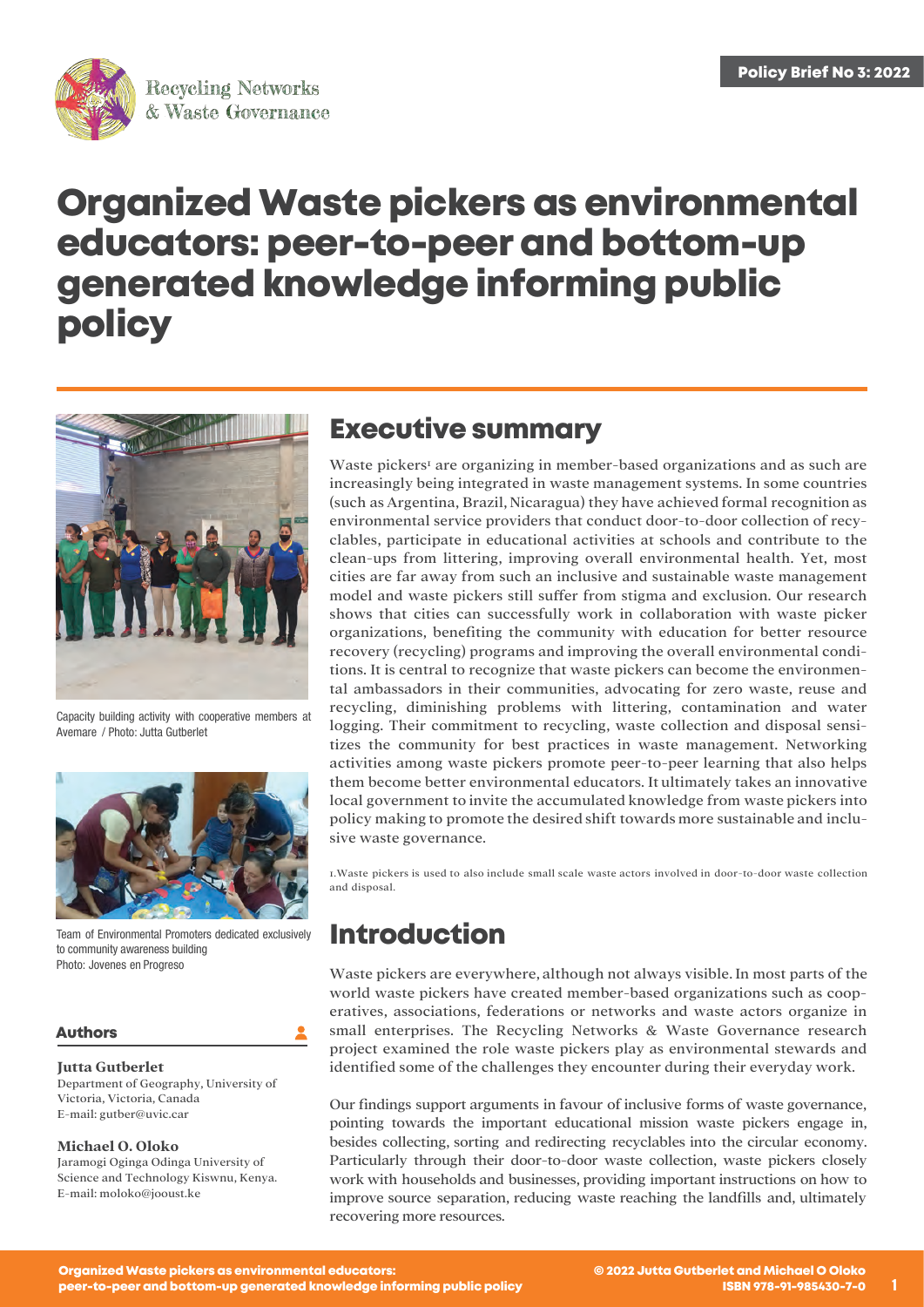

Different groups of waste pickers discuss the topic waste and educate about waste management in different ways, for example based on pride for their organization or movement, or based on the importance of clean separation at the source for recycling and to sustain their livelihoods, or to reduce resource extraction and diminish the contamination of the environment by encouraging correct waste disposal (reducing plastic waste in oceans, lakes and waterways). Waste pickers use different educational practices as strategies to expose citizens – as well as policy makers- to

# **Methodology**

The study is empirically informed by the Recycling Networks & Waste Governance international research project, that examines waste governance and grassroots innovations developed by waste picker organizations and networks in Buenos Aires (Argentina), Dar es Salaam (Tanzania), Kisumu (Kenya), Managua (Nicaragua), Montreal, Vancouver (Canada) and São Paulo (Brazil). The research team conducted a survey with more than 100 WPOs in the involved countries. The survey examined the history and characteristics of the initiatives, their governance structures, funding and equipment situations, types of work conducted, characteristics of the workers and their working conditions, network relations, and the challenges and innovations of the WPOs. The study also included 100 in-depth interviews with a selection ofWPO members, as well as with key informants in local governments and other waste governance actors. At two interna-

# **Research, results and conclusions**

Waste pickers make significant contributions to our society and to the environment and climate, and to our society at large, as innovative environmental educators. The integration of stewardship considerations into local waste management programs is crucial to achieving better waste management results, in line with zero waste aims and climate change reduction goals. In all six case study cities in our research we found that waste pickers bring important assets to the city waste system. Their everyday experiences and continuous peer-to-peer learnings make them waste experts and the routine of doorto-door household waste collection establishes essential links between the community and the waste management system, to improve the recovery of recyclable materials.

Our research demonstrates how waste pickers who have historically been excluded and stigmatized, are speaking up (e.g., against waste incineration in São Paulo and Buenos Aires) and reinvent themselves as environmental ambassadors, and are taking up roles in environmental education. Cities should include the knowledge waste pickers have accumulated through their everyday praxis to improve their waste system. The outreach of waste pickers the consequences of their waste and to create an understanding of waste as a resource. Also waste pickers themselves become transformed through grassroots social learning, particularly peer-to-peer learning and have become environmental stewards and insurgent citizens defending reuse, zero waste, the circular economy, social control of infrastructure policiesand solidarityeconomy. Through their learning and educational activities, waste pickers are important in building sustainable communities and cities, as well as in producing new knowledge for better waste governance.

tional workshops held in Kenya (2018) and Tanzania (2019), the findings were analyzed and discussed by researchers and WPO representatives from Argentina, Brazil, Canada, Chile, Kenya Nicaragua, Sweden and Tanzania, and also by Kenyan and Tanzanian municipal officers and politicians working with environmental and waste management. The purpose of these workshops was to co-create knowledge and to conceptualize solutions and policy recommendations (see reports: Azevedo et al., 2018 and Goodluck et al., 2019). For this policy brief data specifically related to the roles and goals of waste pickers and their environmental education interventions was analysed. We asked them specifically about their educational roles and about the impacts and challenges they had experienced as environmental stewards. Our observations and interview data were tabulated and analysed to find key themes and unique experiences.

into the community at the household level is important important when it comes to re-educating the population towards the need for household waste management and a clean environment, source separation and recycling as well as for consumption reduction and reuse. Often this is done through clean ups, as a demonstration marketing tool to show the need and impact of waste management. Door-to-door collection of waste by small-scale waste entrepreneurs in Kisumu have transformed informal neighborhoods, providing a service where there was none before. Door-to-door recycling collection in some municipalities in the metropolitan region of São Paulo has fostered the community's engagement in clean source separation, reducing waste.

The experience and understandings accumulated by waste pickers, can also allow for proposals that support other forms of interventions in waste management (e.g., repair, refurbishing, reuse) to benefit the urban environment, creating more sustainable cities. All these factors suggest that we need a broader understanding of waste valorization, highlighting the connections with the social dynamic. opportunities to improve their waste systems by including the knowledge waste pickers have accumulated through their everyday praxis. In order to harness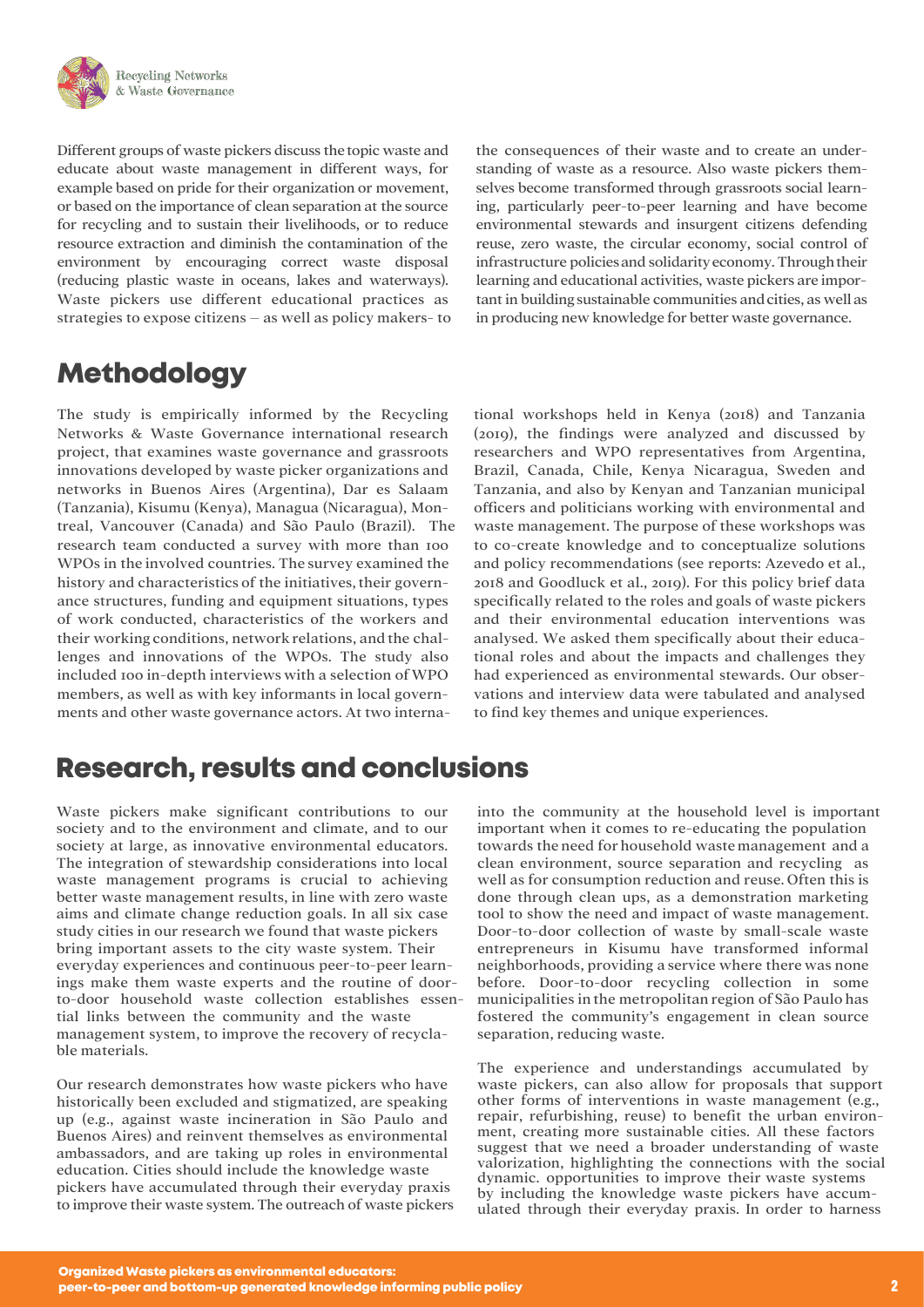

the potential contributions of waste pickers, governments need to appreciate and formally recognize them, invest in strengthening WPOs, and build the capacity of their members to further improve and expand separated material collection. Local businesses and industries should also be involved as key stakeholders in the process of social co-production, improving resource recovery, particularly by stimulating reverse logistics programs and by expanding corporate environmental education programs.

An outstanding example for successful collaborations between waste pickers and the local government is the cooperative Avemare in Santana de Parnaiba, Brazil. In Argentina and Brazil various cases also highlight the benefits from partnerships ofWPOs and local industries. In these examples waste pickers are recognized as key stakeholders in the process of improving resource recovery, particularly by stimulating reverse logistics programs and by expanding environmental education programs. In Buenos Aires, the waste picker cooperative Reciclando Sueños has generated significant savings to a large waste generator, after having conducted a waste assessment and integrated educational outreach activities, involving factory workers. Waste pickers are important actors that address some of the most pressing waste related urban issues, while at the same time promoting social inclusion. Working relationships between waste pickers and local governments that are supported by recognition letters, licenses and/or signed contracts are necessary to provide legal backing and security to waste picker groups. Our research concludes with a demand for policy reform, that reflect and respond to the following key points.

In many cities around the world, waste pickers have created functioning member-based organizations or networks, through which they perform regular selective household waste collection and specific collections with industries, for recycling.

- $\blacksquare$  Particularly when conducting door-to-door collection at the household level waste pickers have the potential and capacity to act as environmental ambassadors. Waste pickers establish a rapport with their clients (households, industries) with whom they communicate regularly, informing about best waste separation strategies or the recyclability of certain packaging. We observed these practices in several cities in the metropolitan region of São Paulo and Buenos Aires, as well as among the waste collectors in Kisumu.
- **Everyday experiences and peer-to-peer learning** through workshops, seminars or meetings, have shaped waste pickers into waste experts and this know-how can be harnessed by the local government to significantly improve the city's waste system.
- Waste pickers are directly interested in better source separation, since this enhances their separation/ recycling activities and income from commercialization. The more waste is diverted to waste pickers, the less municipalities have to spend on waste services such as transport and landfilling. Thus, both parties' interests are convergent.
- Waste pickers can become leaders in grassroots learning and environmental education activities transforming local waste practices in diverse communities; e.g., when waste pickers speak at schools or public events.
- Social and economic exclusion, marginalization and stigmatization are still the major barriers in recognizing and making use of the contributions of waste pickers.
- $\mathcal{L}^{\mathcal{L}}$ Transforming waste pickers into environmental service providers and innovators, contributes to creating more sustainable cities.

# **Policy recommendations**

**Inclusive dialogue for mutual learning:** There is a clear demand for a paradigm shift in how waste and waste pickers are perceived by the public. Such a transition requires innovative policy changes and a participatory governance approach including the views from all stakeholders: governments, policy makers, business communities, industries and waste pickers. New opportunities for dialogue and interaction are required and an active listening to waste pickers' perspectives on waste management is a prerequisite for positive change and for developing an inclusive waste management agenda. Local governments need to sit down with waste pickers planning for educational interventions.

**Indicators: 1. Regular planned dialogue with waste picker groups and other keystakeholders, 2. Regular andtransparent reporting (taking minutes of the meetings and decisions taken). 3. Launching of documents such as waste manage-**

#### **ment plans for public consultation; 4. Regular presentation of accountability documents to the community (reports on inputs, outputs and outcomes).**

**Assessing the needs:** To better understand the current circumstances of the waste picker population and to harness their potential as environmental educators, needs assessments should be conducted, which will then inform the next steps to formally integrate waste pickers into the city's waste management system.

**Indicators: 1. Community-based assessments to find out more about local needs. 2. Participation of waste pickers in participatory budgeting, planning and other forms of private public partnership meetings, where they can express and address their needs.**